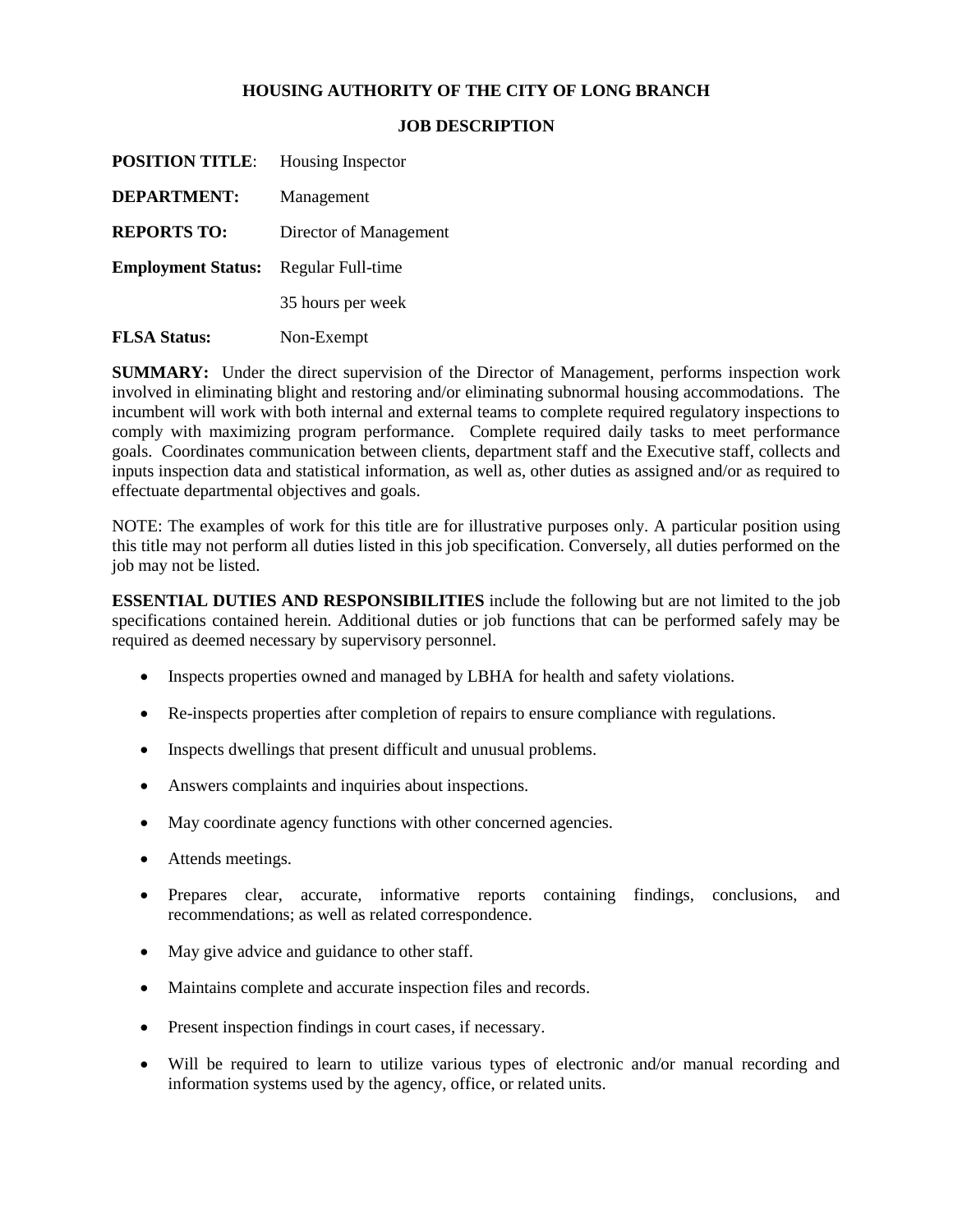- Represent the LBHA with professional integrity and sound judgment.
- Apply developed written and oral communication skills and strong knowledge of HUD rules and regulations pertaining to Public Housing and all applicable LBHA policies, procedures, rules and administrative practices.
- Attends various workshops, meetings (including city and community) and Board of Commissioners meetings.

# **REQUIREMENTS AND PERFORMANCE GOALS:**

- Knowledge of approved inspection methods involved in preventing and eliminating blight and restoring and/or eliminating subnormal housing accommodations.
- Knowledge of state and municipal housing codes and zoning ordinances.
- Ability to perform inspection work involved in preventing eliminating blight and/or substandard housing accommodations.
- Knowledge of applicable HUD rules and regulations and LBHA policies.
- Ability to meet with people and deal effectively with housing inspection problems.
- Ability to prepare clear, sound, accurate, and informative reports containing findings, conclusions, and recommendations.
- Ability to complete all assigned inspections, tasks and goals to comply with program requirements.
- Ability to maintain accurate and complete records and files.
- Ability to present inspection findings in court cases, if necessary.
- Ability to learn to utilize various types of electronic and/or manual recording and information systems used by the agency, office, or related units.
- Ability to analyze and evaluate pertinent data and prepare clear accurate, and informative reports with sound conclusions and recommendation.
- Ability to establish and maintain effective and harmonious working relationship with peers, superiors, residents, community service agencies, and the public.
- Ability to interpret rules and regulations of a complex and explain procedures to be followed.
- Ability to utilize various types of electronic and/or manual recording and information systems used by the agency, office, or related units.
- Ability to be tactful and courteous in interviewing people
- Ability to analyze various facts and summarize and interpret such information in oral or written form.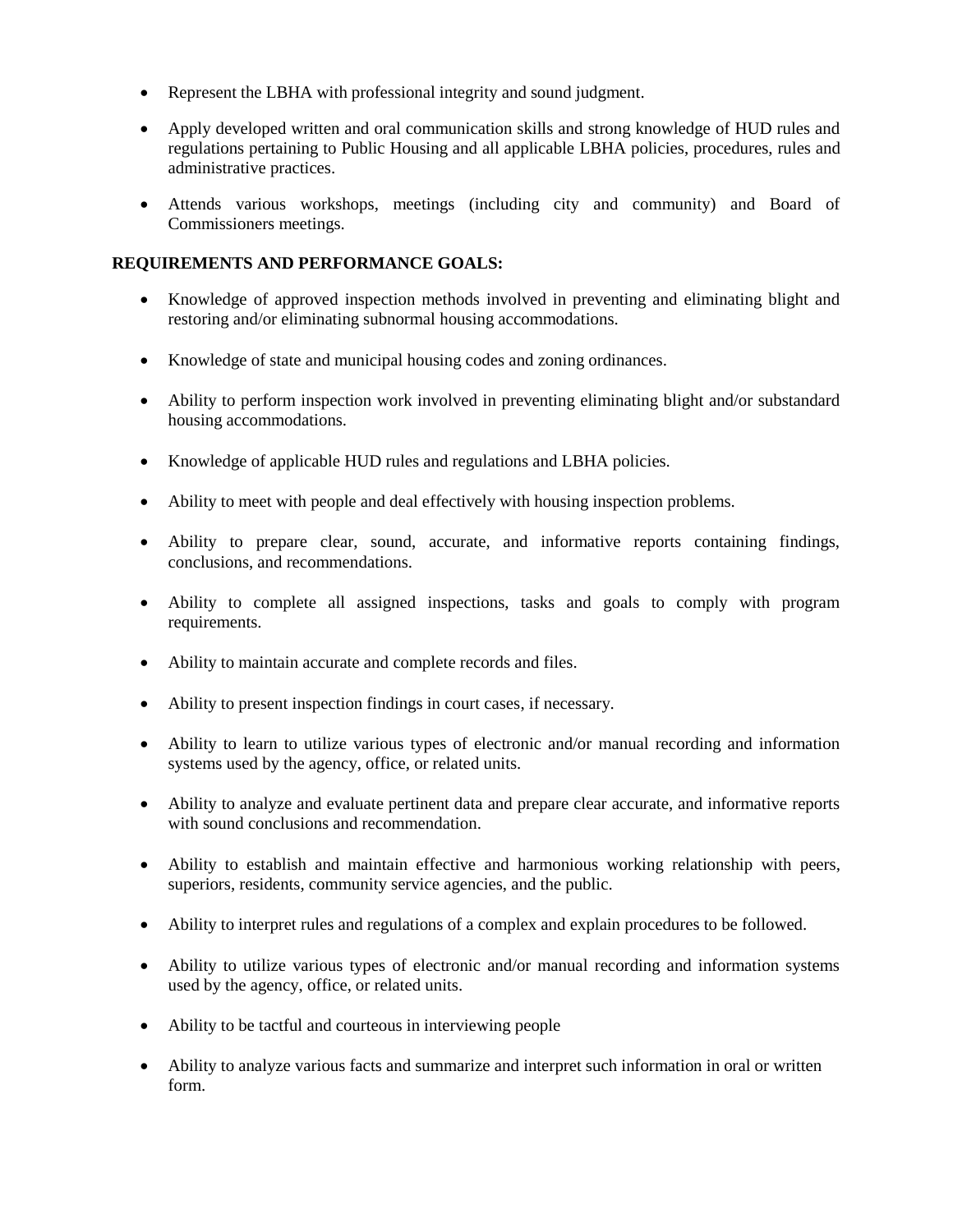- Proficient in MS Office Applications, Word, Excel, Power Point, Outlook, PHA Web (or other similar property management software) and Internet.
- Effective time management skills.
- Ability to prepare reports and official correspondence.
- Ability to work independently and to make recommendations to supervisor.
- Ability to read, write, speak understand and communicate in English sufficiently to perform the duties of this position.
- Ability to understand, remember and carry out oral and written directions.
- Responsible for courteous, efficient response at all times.
- All appointees must have a valid Driver's License.
- Represent the LBHA with professional integrity and sound judgment.
- Apply developed written and oral communication skills and strong knowledge of Department of Housing and Urban Development (HUD) rules and regulations pertaining to public housing and all applicable LBHA policies, procedures, rules and administrative practices.
- Remain current and in compliance with LBHA policies and federal and state laws and regulations affecting the permitted uses of HUD subsidized facilities, and/or applicable government grants or funding sources.
- Assist in enforcing LBHA policies.
- Maintain complete and accurate files and records.

# **MINIMUM TRAINING AND EXPERIENCE:**

- Graduation from High School or possession of a GED and one (1) year of experience in building inspection, building repair, building maintenance, construction, construction inspection, and/or other work concerned with building structures and/or building repair; or an Associate's degree and may substitute related work experience which demonstrates the ability to perform the duties as described herein.
- Must possess at least one (1) of the following certifications when hired or promoted, and must possess the UPCS Inspector Certification /HQS Inspector Certification within twelve (12) months of placement. Failure to possess certification after 1 year in the position may result in termination.
- NOTE: Successful completion of a course in Principles of Housing Inspection may be substituted for six months of the work experience.
- NOTE: Possession of a current valid Fire Inspector Certification issued by the NJ Department of Community Affairs may be required.
- Working knowledge of applicable HUD rules and regulations and LBHA policies.